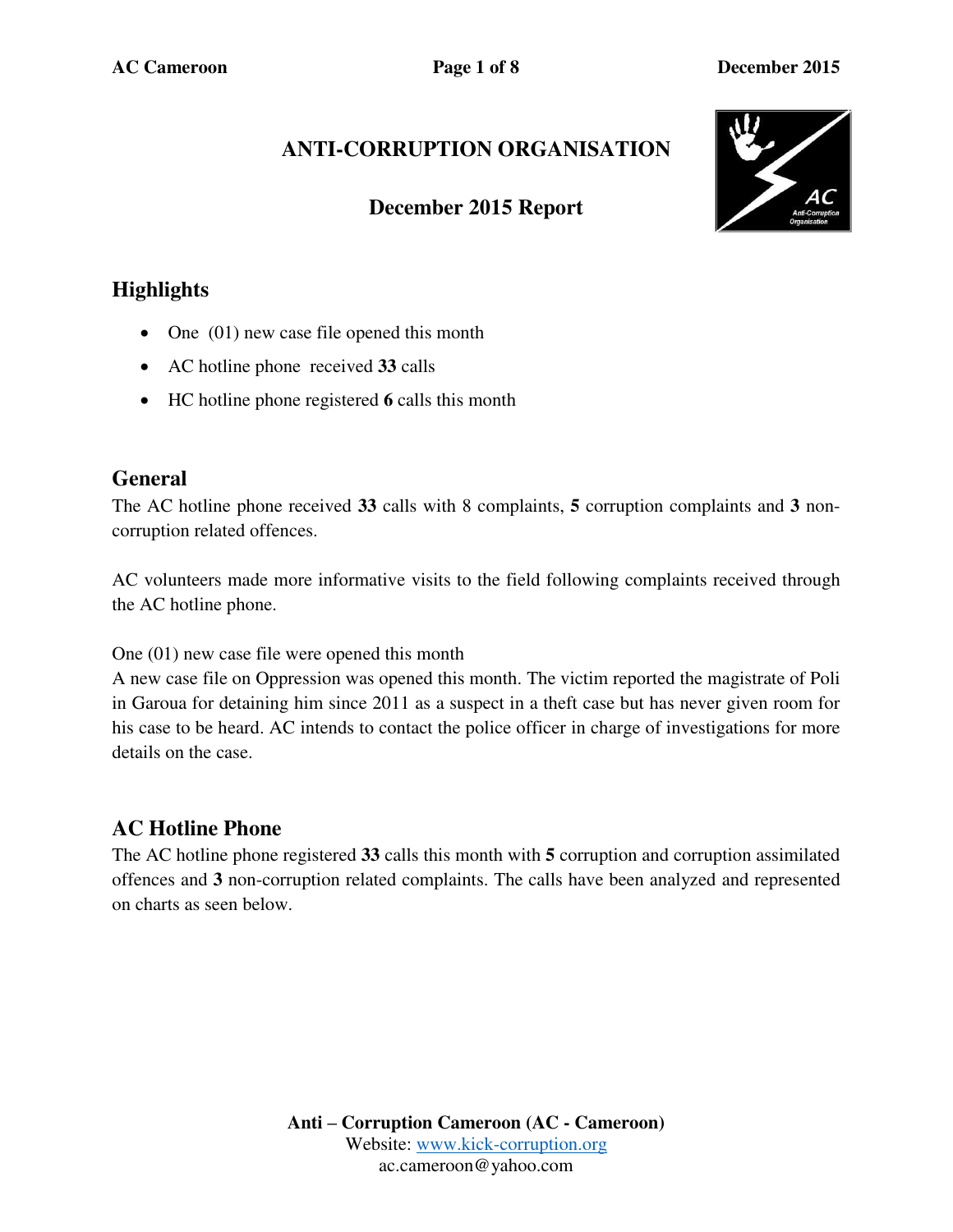

52% of calls this month were responsive while 48% of calls were non responsive



53% of callers had no complaint, 29% of callers had corruption complaints while 18% of callers reported complaints not related to corruption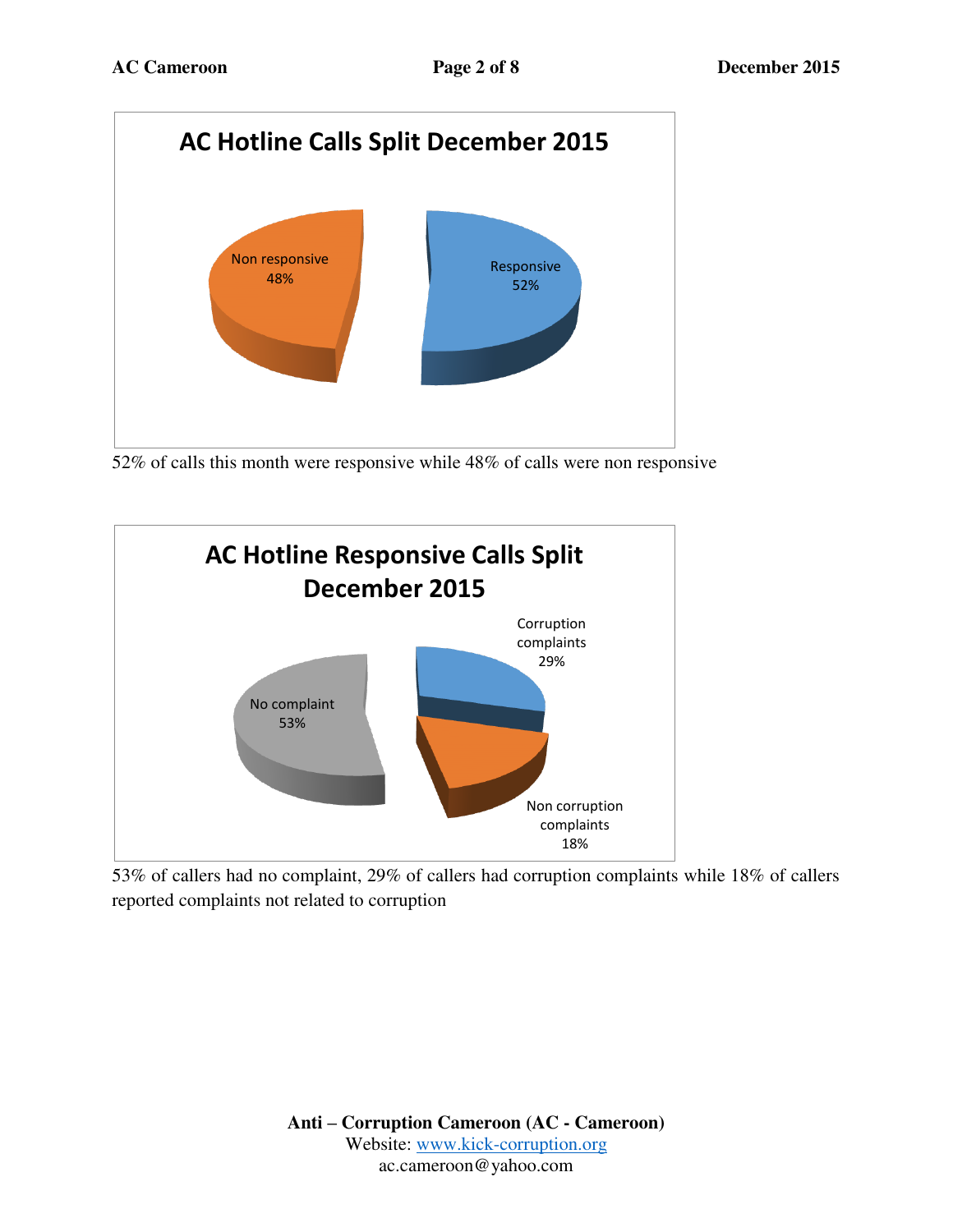

Bribery and corruption top the list of this month's corruption complaints with 40%, followed by complaints against oppression, fraud and misappropriation of public funds which all had 20% each



Private complaints made the bulk of non-corruption complaints representing 67% while discrimination based on social status complaint was at 33%.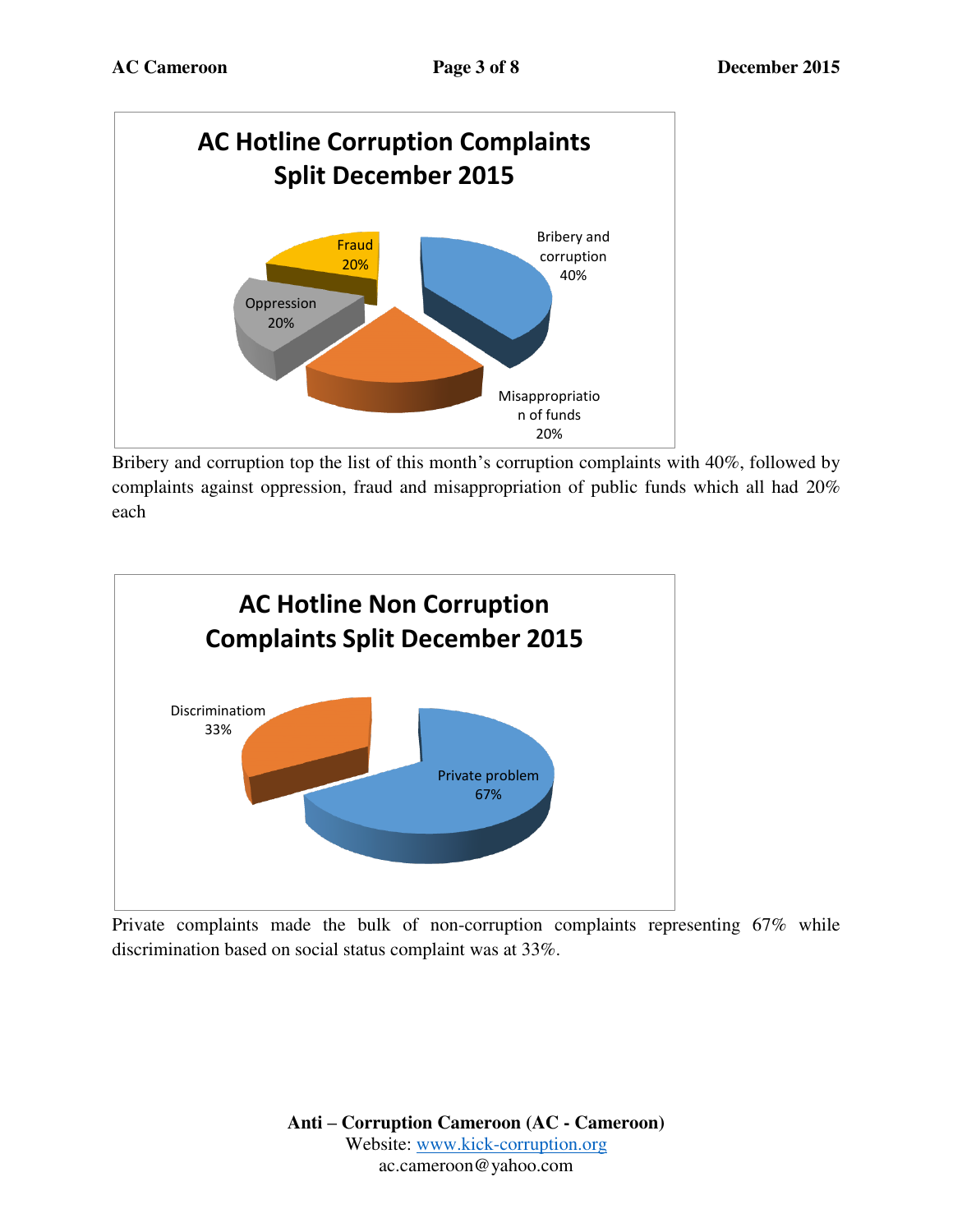## **Gender**



The male gender as usual had the highest number of calls this month of December 2015 showing 82% of calls while the female gender participated with just 18% of calls

## **Age range of callers**



The adult age range participated most with a total number of 88% while the youth age range had just 12% of calls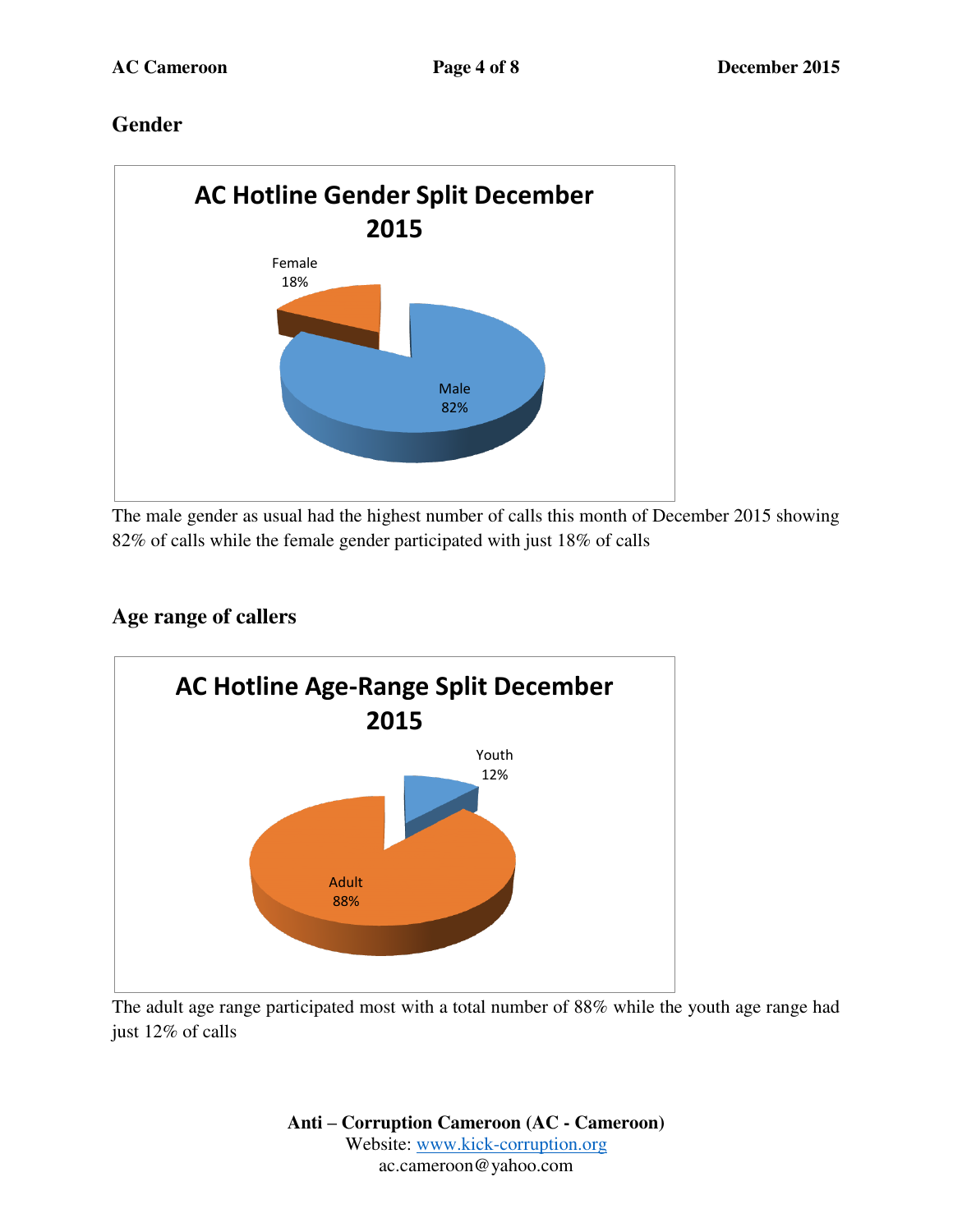## **Regional representation**



The Centre region had the highest with 50% of total calls, followed by the North region with 25%, then the Littoral region with 19% and lastly the East region with 6%

### **Investigations**

Investigations were carried out in a new case file on Oppression opened this month. The victim reported the magistrate of Poli for detaining him since 2011 as a suspect in a theft case but has never given room for his case to be heard. The victim worked as a house keeper in the house of the magistrate. The magistrate immediately ordered his arrest when his wife lost her jewelries and asked he be detained. Since then, anyone who wants to take up his case meets resistance from the magistrate which is why his case has never been heard. AC closed the case file after contacting the magistrate and he said that he had overwhelming evidence to proof the boy as the culprit of the theft.

### **Legal follow-up**

The lawyer handling the case of motor bike riders against the head of the Nkolbisson municipal storeroom still at the level of hearings in the high court in Yaounde is to officially push for the case to be reopened in January 2016. The case was suspended for an extended period and promised to be thrown out of court because both the plaintiffs and the defendants miss court sessions.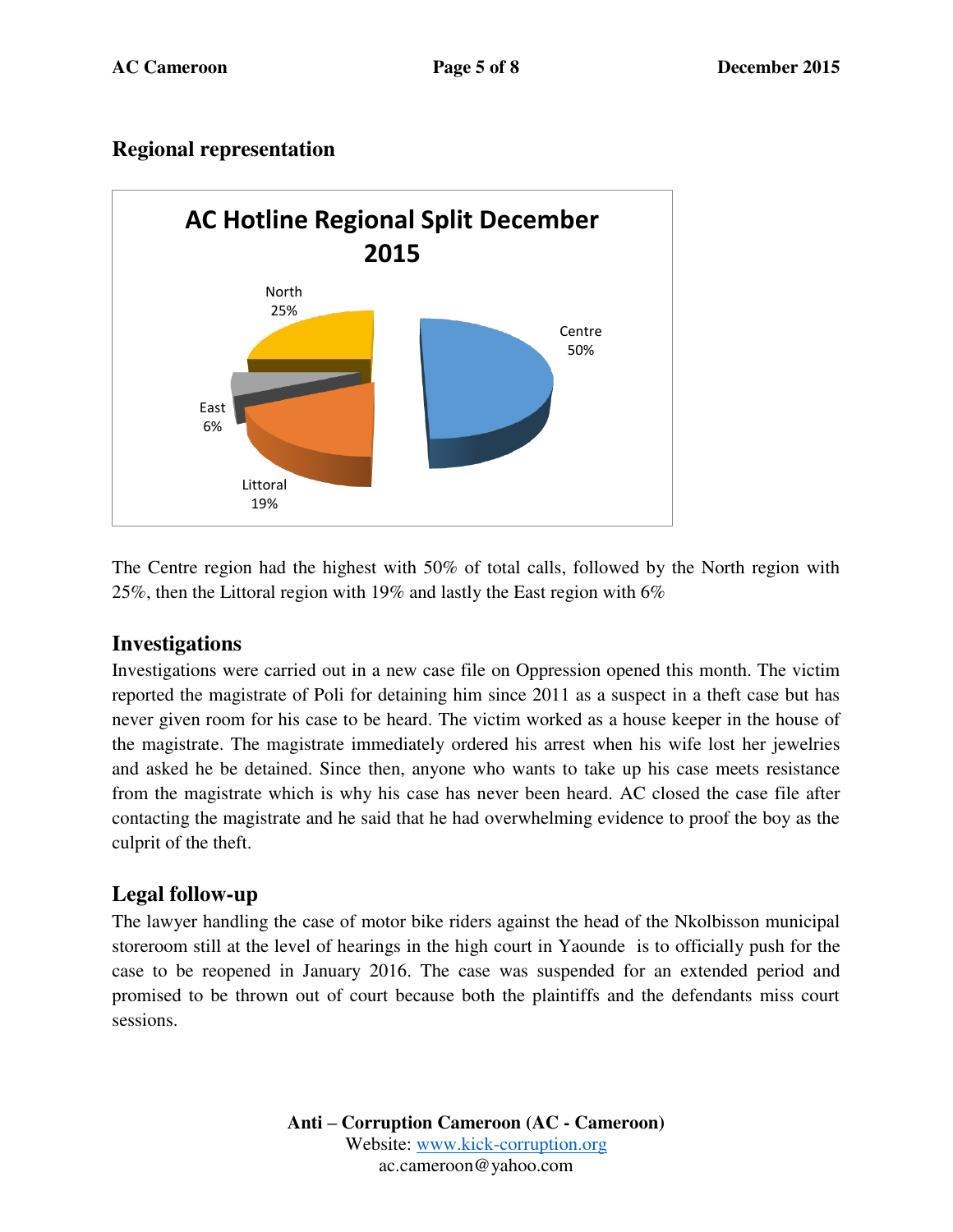## **Health Corruption Hotline**

The health corruption hotline received 6 calls this month no complaint registered. The information on calls has been analyzed and represented on charts below.



This month of December 2015, 67% of calls were responsive while 33% of callers did not respond to their calls

# **Gender**

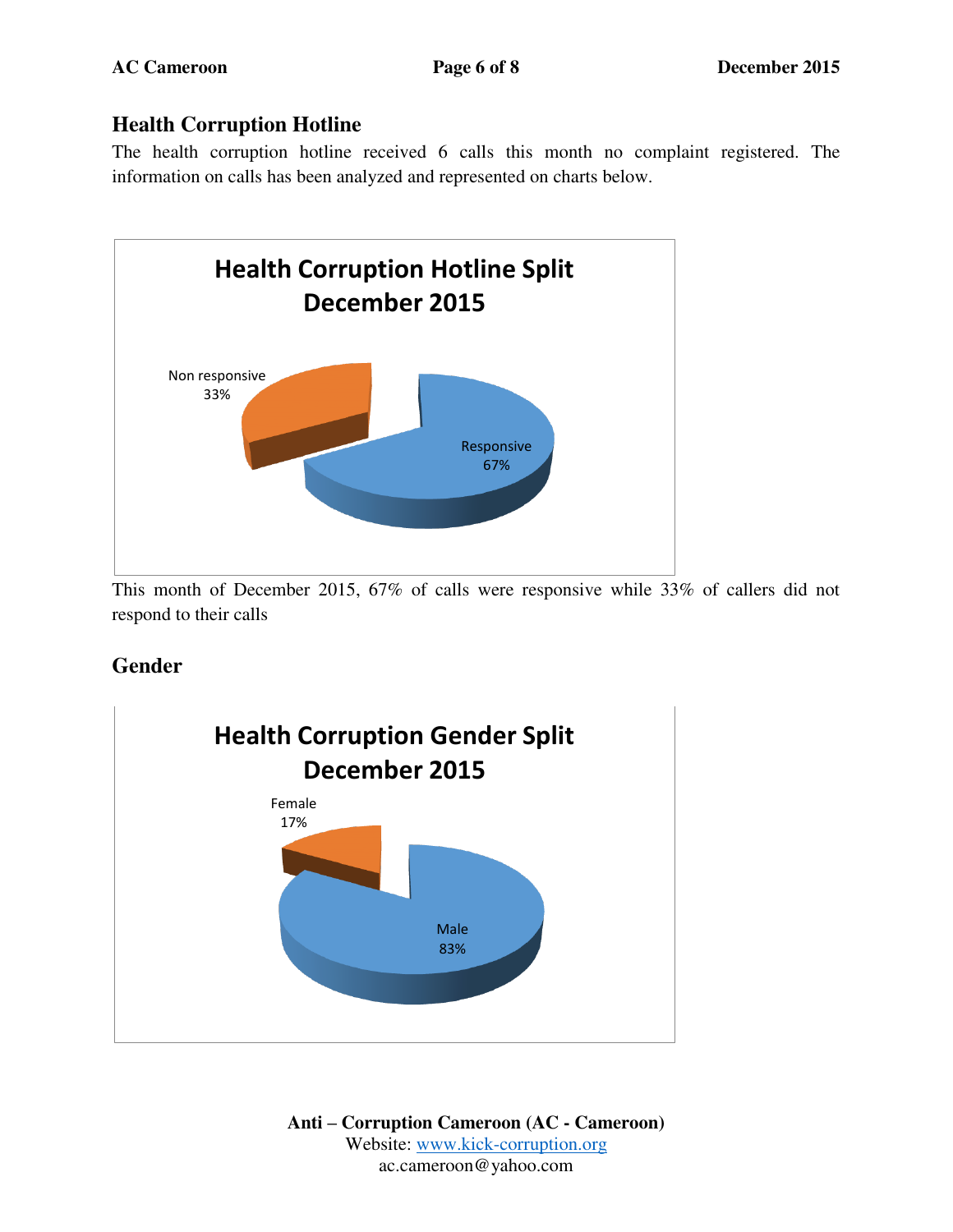The male gender had the highest participation this month representing 83% of total calls while the female gender recorded 17% of calls

## **Age range of callers**



This month of December 2015 saw the participation of just two age groups, the youth and adult age groups. The adult age group represented 67% of calls while the youth age group represented 33%. The elderly age group recorded no calls, a trend common in the last few months.

### **Regional representation**



The Adamawa region had the highest number of calls showing 40%, followed by the Centre, Littoral and North West regions which had 20% each.